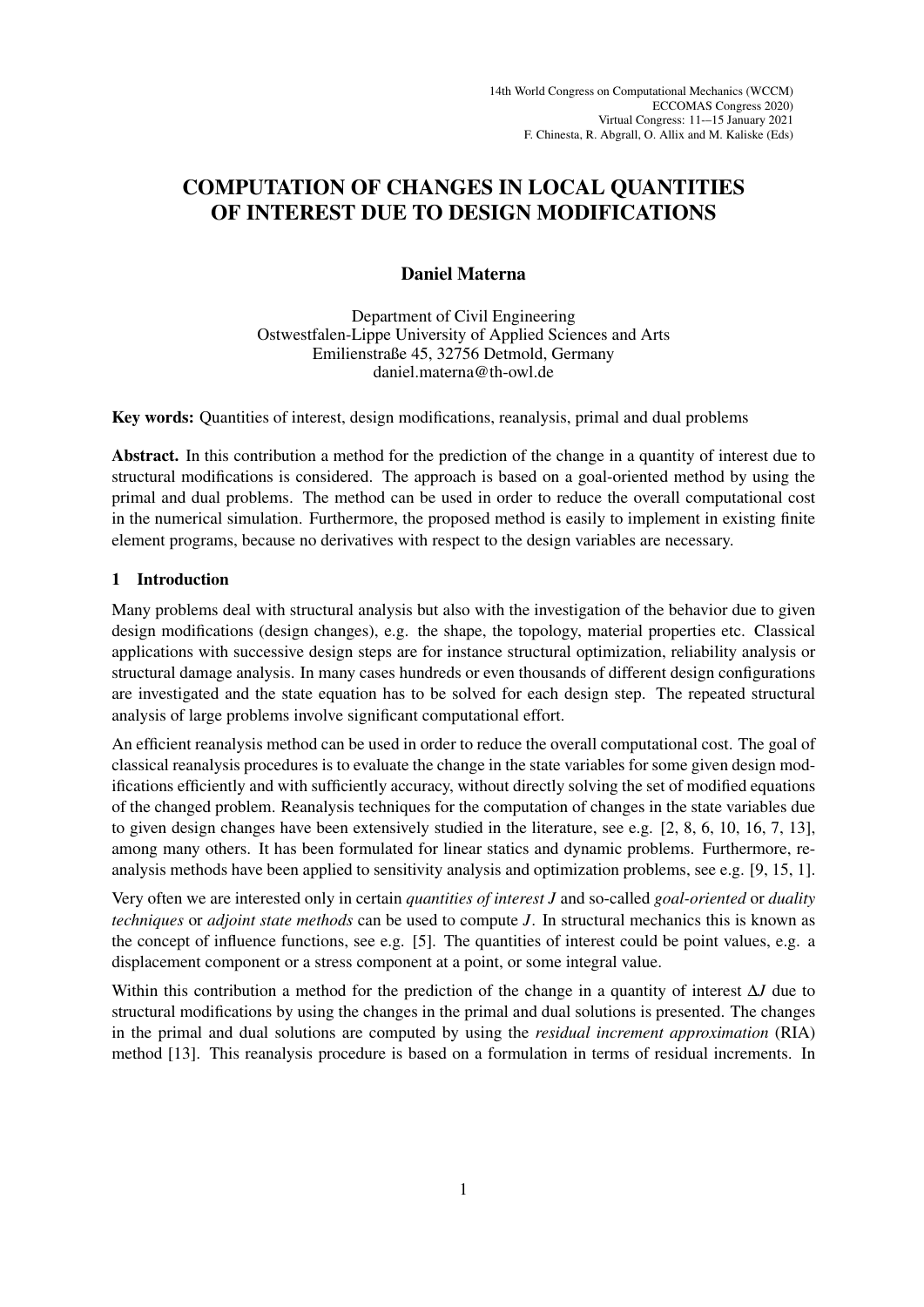contrast to other existing reanalysis methods (e.g. the CA method [10]), which are based on the evaluation of changed stiffness matrices, only residual vectors have to be computed and stored. Hence, this yields an efficient *goal-oriented reanalysis method* in order to compute the change in the quantities of interest due to given design modifications with sufficiently accuracy, without directly solving the set of modified equations of the changed problem.

### 2 Formulation of goal-oriented analysis

### 2.1 The quantities of interest

In goal-oriented or duality techniques we are interested in an *objective functional* or *quantity of interest J*, which can be every functional value which corresponds in some sense to the solution **u**. We consider a quantity of interest  $J(s)(u)$  which depends on the state variables u and on some design variables s, i.e. parameter which are describing the cross-sections, the geometry, the topology or material parameter etc. The quantities of interest could be point values, e.g. a displacement component  $u_i(\mathbf{X})$  or a stress component  $\sigma_{ij}(\mathbf{X})$  at a point **X**. Furthermore, it can be some integral value, e.g.

$$
J(s)(u) = u_i(X) \text{ or } J(s)(u) = \sigma_{ij}(X) \text{ or } J(s)(u) = \int_A \sigma_{ij} dA.
$$
 (1)

## 2.2 The primal and dual (adjoint) problems

The state u is determined by the *primal problem* in terms of a residual  $R(s)(u)$ . In the linear case the *primal solution* u is given from



 $\mathbf{R}^*(\mathbf{s})(\mathbf{z}) = \mathbf{K}^T(\mathbf{s})\mathbf{z} - \mathbf{j}(\mathbf{s}) = \mathbf{0},$  (3)

where

$$
\mathbf{j} := \left(\frac{\partial J}{\partial \mathbf{u}}\right)^T \tag{4}
$$

is the so-called dual load vector. For self-adjoint problems we have  $K = K^T$ . In the general nonlinear case, the dual problem is formulated at a given deformed state, i.e. the dual residual depends also on u, see e.g. [12].

The residual vectors **R** and  $\mathbb{R}^*$  as well as the quantities of interest *J* are linear in **u** and **z**, respectively, but in the general case nonlinear in s.

### 2.3 Computing the quantity of interest

The quantity of interest *J* can be computed in two different ways. In the classical way the primal problem  $R(s)(u) = 0$  is solved and  $J(s)(u)$  can be computed in a post-processing step.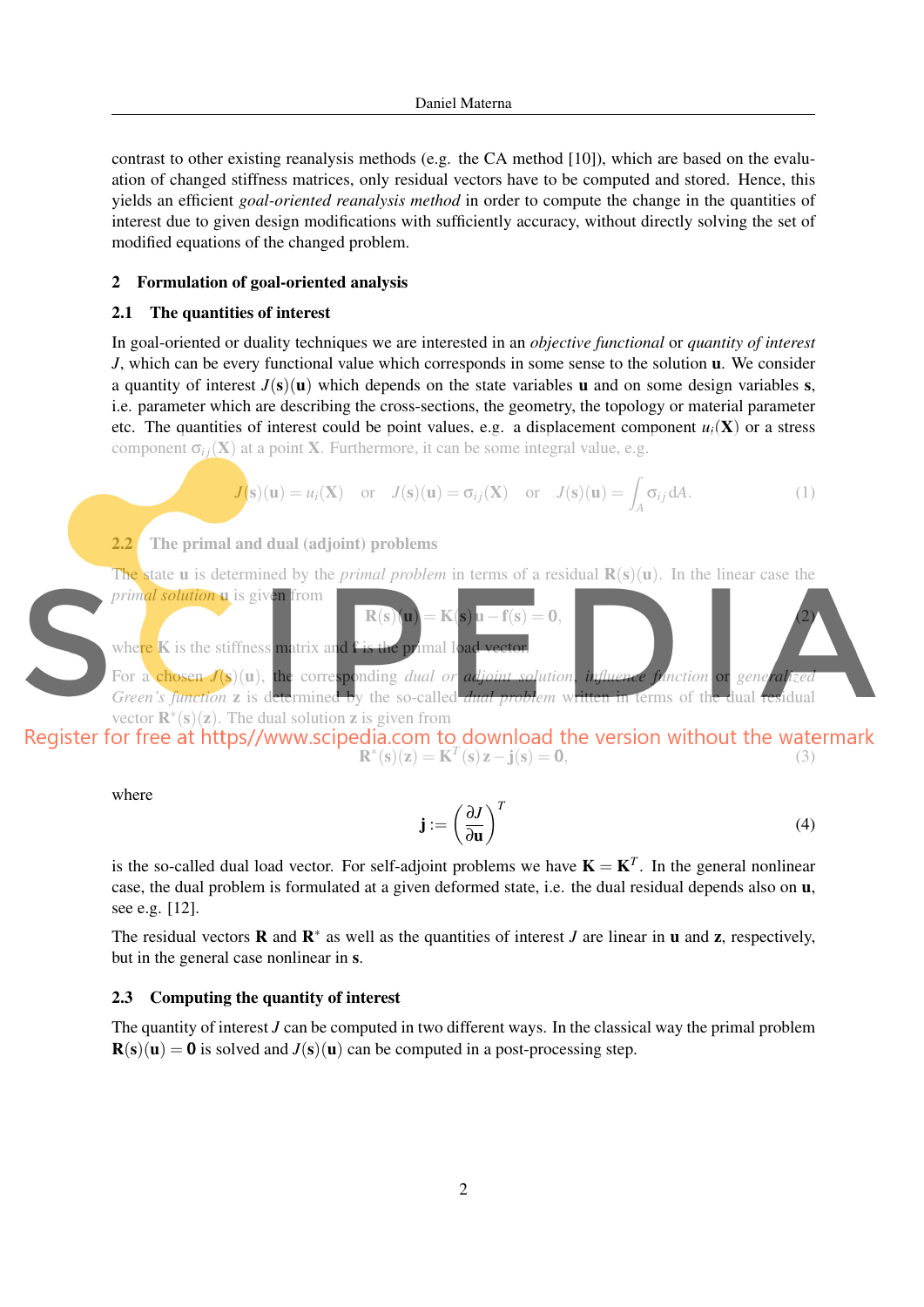Alternatively, the dual solution z can be used, which can have a big advantage. With the primal and dual problems  $\mathbf{f} = \mathbf{K} \mathbf{u}$  and  $\mathbf{j} = \mathbf{K}^T \mathbf{z}$  we have

$$
J(\mathbf{s})(\mathbf{u}) = \mathbf{j}^T \mathbf{u} = \mathbf{u}^T \mathbf{j} = \mathbf{u}^T \mathbf{K}^T \mathbf{z}
$$
  
=  $\mathbf{z}^T \mathbf{K} \mathbf{u} = \mathbf{z}^T \mathbf{f} = \mathbf{f}^T \mathbf{z}.$  (5)

Finally, *J* is simply given as

$$
J(\mathbf{s})(\mathbf{u}) = \mathbf{j}^T \mathbf{u} \tag{6}
$$

or alternatively from

$$
J(\mathbf{s})(\mathbf{u}) = \mathbf{f}^T \mathbf{z}.\tag{7}
$$

The big advantage of the formulation  $(7)$  can be summarized as follows: If the dual solution **z** is known, the quantity of interest  $J(s)(u)$  can be computed for arbitrary primal load vectors **f** just by a simple scalar product of z and f. This is for instance used in structural mechanics in the context of influence functions in order to compute *J* for many different load cases.

### 3 Goal-**oriented reanalysis**

**Reanalysis is used in** many fields which are concerned with design modifications. Let  $s_0$  be a given initial design and let u<sub>0</sub> the corresponding solution of (2). Assume a changed design  $s_c = s_0 + \Delta s$  and let u<sub>c</sub> be the corresponding solution. Furthermore, let  $J(s_0)(u_0)$  be the value of *J* for the initial design  $s_0$  and let  $J(\mathbf{s}_c)(\mathbf{u}_c)$  be the value of *J* for a given changed design s<sub>c</sub>



# Register for free at https//www.scipedia.com to download the version without the watermark

The primal and dual problems for the initial and changed designs according to (2) and (3) are given as

$$
\mathbf{R}(\mathbf{s}_0)(\mathbf{u}_0) = \mathbf{K}_0 \mathbf{u}_0 - \mathbf{f}_0 = \mathbf{0} \tag{9}
$$

$$
\mathbf{R}^*(\mathbf{s}_0)(\mathbf{z}_0) = \mathbf{K}_0^T \mathbf{z}_0 - \mathbf{j}_0 = \mathbf{0}.
$$
 (10)

and

$$
\mathbf{R}(\mathbf{s}_c)(\mathbf{u}_c) = \mathbf{K}_c \mathbf{u}_c - \mathbf{f}_c = \mathbf{0} \tag{11}
$$

$$
\mathbf{R}^*(\mathbf{s}_c)(\mathbf{z}_c) = \mathbf{K}_c^T \mathbf{z}_c - \mathbf{j}_c = \mathbf{0},\tag{12}
$$

where  $\mathbf{K}_0 = \mathbf{K}(\mathbf{s}_0)$ ,  $\mathbf{K}_c = \mathbf{K}(\mathbf{s}_c)$ ,  $\mathbf{f}_0 = \mathbf{f}(\mathbf{s}_0)$ ,  $\mathbf{f}_c = \mathbf{f}(\mathbf{s}_c)$ ,  $\mathbf{j}_0 = \mathbf{j}(\mathbf{s}_0)$  and  $\mathbf{j}_c = \mathbf{j}(\mathbf{s}_c)$ .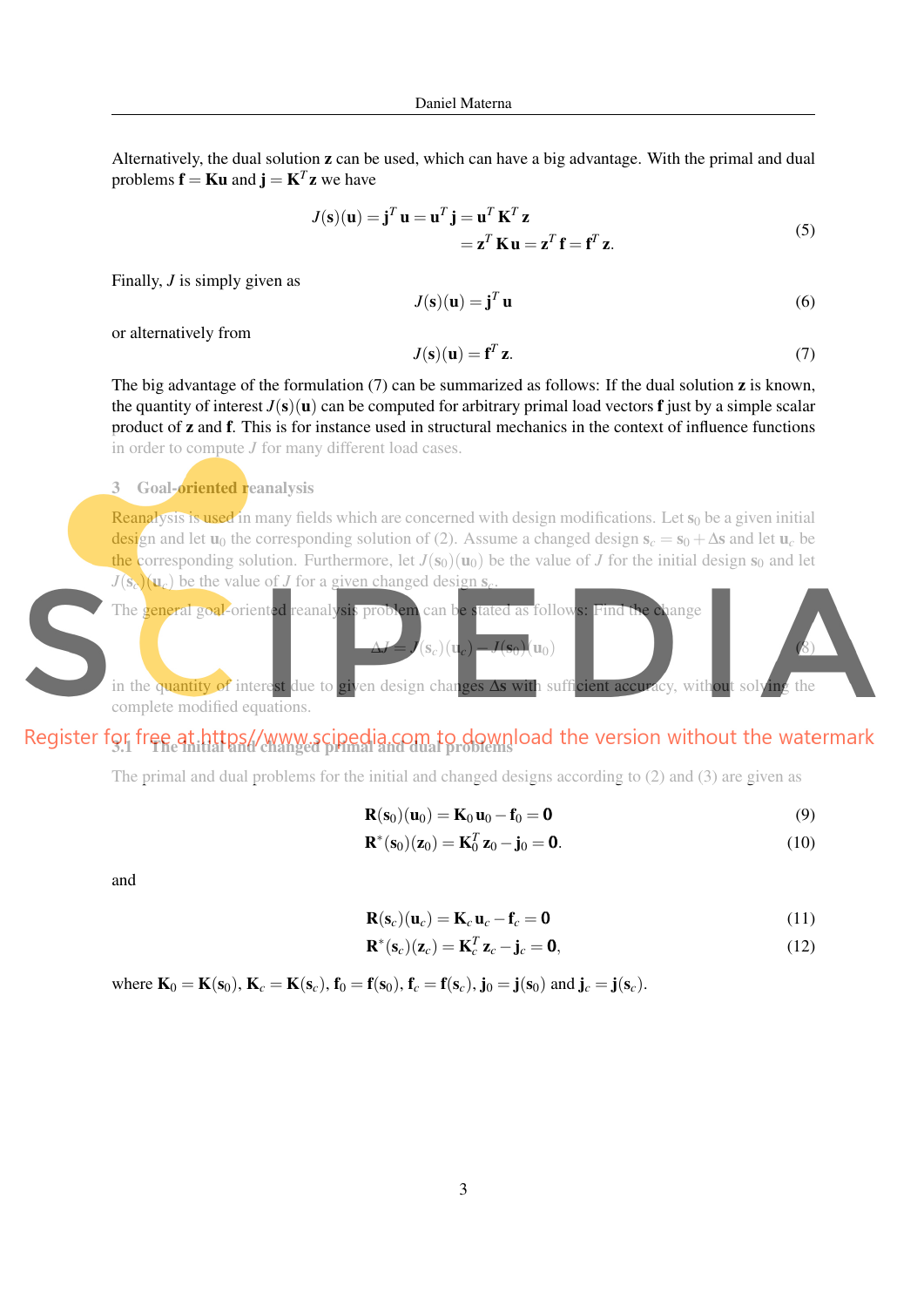### 3.2 The change in the quantity of interest

The change in the quantity of interest ∆*J* can be computed in two different ways. In the first way we use a formulation with  $\mathbf{u}_0$  and the change  $\Delta \mathbf{u} = \mathbf{u}_c - \mathbf{u}_0$ . With (6) we obtain after some manipulations

$$
\Delta J = J(\mathbf{s}_c)(\mathbf{u}_c) - J(\mathbf{s}_0)(\mathbf{u}_0) = \mathbf{j}_c^T \mathbf{u}_c - \mathbf{j}_0^T \mathbf{u}_0
$$
  
=  $\Delta \mathbf{j}^T \mathbf{u}_c + \mathbf{j}_0^T \Delta \mathbf{u}$   
=  $\Delta \mathbf{j}^T \mathbf{u}_0 + \mathbf{j}_c^T \Delta \mathbf{u}$ . (13)

The change  $\Delta J$  depends on  $\Delta \mathbf{j} = \mathbf{j}_c - \mathbf{j}_0$  and the change  $\Delta \mathbf{u}$ .

Alternatively, the change in *J* can be expressed in terms of  $z_0$  and the change  $\Delta z = z_c - z_0$ . By using (7) we obtain

$$
\Delta J = J(\mathbf{s}_c)(\mathbf{u}_c) - J(\mathbf{s}_0)(\mathbf{u}_0) = \mathbf{f}_c^T \mathbf{z}_c - \mathbf{f}_0^T \mathbf{z}_0
$$
  
=  $\Delta \mathbf{f}^T \mathbf{z}_c + \mathbf{f}_0^T \Delta \mathbf{z}$   
=  $\Delta \mathbf{f}^T \mathbf{z}_0 + \mathbf{f}_c^T \Delta \mathbf{z}$ . (14)

In this formulation, the change  $\Delta J$  depends on  $\Delta f = f_c - f_0$  and the change  $\Delta z$ .

Finally, according to (6) and (7) we obtain the two equivalent relations (13) and (14) in order to express the change ∆*J*.



4 Computing the change in the quantity of inte

In order to compute ∆*J* we have to evaluate (13) or (14). The changes in the primal and dual loads ∆f and ∆j can easily be computed with less computational effort. The only challenge is the computation of approximations of the increments ∆u or ∆z with sufficient accuracy. This can be done by using reanalysis methods. A general efficient reanalysis method for the computation of an approximation of ∆u based on residual increment approximations (RIA method) has been presented in [13]. This method is in the following used in order to compute the changes  $\Delta u$  and  $\Delta z$  with sufficient accuracy, without solving the complete modified equations.

#### 4.1 Reanalysis for the primal problem

The starting point for the reanalysis method is the residual of the changed problem  $\mathbf{R}(\mathbf{s}_c)(\mathbf{u}_c)$  defined in (11). Although, the problem is linear in  $\bf{u}$ , the residual is in the general case nonlinear in  $\bf{s}$ , i.e.

$$
\mathbf{R}(\mathbf{s}_c)(\mathbf{u}_c) \neq \mathbf{R}(\mathbf{s}_0)(\mathbf{u}_c) + \mathbf{R}(\Delta \mathbf{s})(\mathbf{u}_c).
$$
 (15)

The changed problem (11) can be expressed in terms of the initial design  $s_0$  as

$$
\mathbf{R}(\mathbf{s}_c)(\mathbf{u}_c) = \mathbf{R}(\mathbf{s}_0)(\mathbf{u}_c) + \Delta_s \mathbf{R}(\Delta \mathbf{s})(\mathbf{u}_c) = \mathbf{0}.
$$
 (16)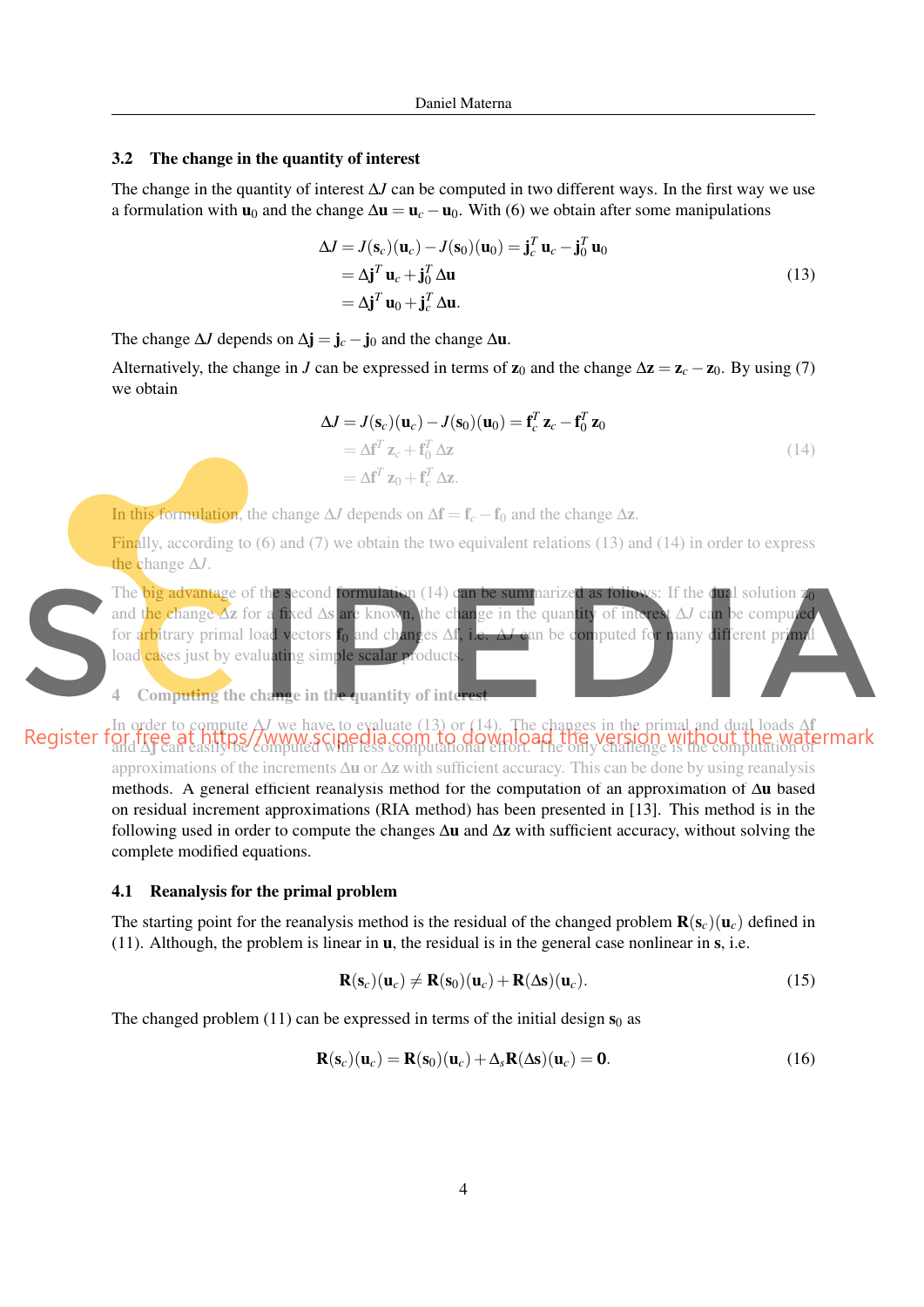Hence, the residual increment with respect to s is given as

$$
\Delta_s \mathbf{R}(\Delta \mathbf{s}) (\mathbf{u}_c) = \mathbf{R}(\mathbf{s}_c) (\mathbf{u}_c) - \mathbf{R}(\mathbf{s}_0) (\mathbf{u}_c).
$$
 (17)

Furthermore, we obtain with  $\mathbf{R}(s_0)(u_0) = \mathbf{0}$  for the first term on the right side in (16) the relation

$$
\mathbf{R}(\mathbf{s}_0)(\mathbf{u}_c) = \mathbf{R}(\mathbf{s}_0)(\mathbf{u}_0) + \mathbf{R}(\mathbf{s}_0)(\Delta \mathbf{u}) = \mathbf{K}_0 \mathbf{u}_0 - \mathbf{f}_0 + \mathbf{K}_0 \Delta \mathbf{u}
$$
  
=  $\mathbf{K}_0 \Delta \mathbf{u}$ . (18)

Finally, Eq. (16) leads to

where

$$
\mathbf{K}_0 \Delta \mathbf{u} = -\Delta_s \mathbf{R} (\Delta \mathbf{s}) (\mathbf{u}_c)
$$
  
= -[\mathbf{R}(\mathbf{s}\_c)(\mathbf{u}\_c) - \mathbf{R}(\mathbf{s}\_0)(\mathbf{u}\_c)]  
= -[\mathbf{R}(\mathbf{s}\_c)(\mathbf{u}\_c) - \mathbf{K}\_0 \Delta \mathbf{u}]. \t(19)

This can be expressed as the recurrence relation

$$
\mathbf{K}_0 \Delta \mathbf{u}_i = -\mathbf{Q}(\Delta \mathbf{u}_{i-1}),\tag{20}
$$

$$
\mathbf{Q}(\Delta \mathbf{u}_{i-1}) = \mathbf{R}(\mathbf{s}_c)(\mathbf{u}_0 + \Delta \mathbf{u}_{i-1}) - \mathbf{K}_0 \Delta \mathbf{u}_{i-1}
$$
  
=  $\mathbf{R}(\mathbf{s}_c)(\mathbf{u}_0 + \Delta \mathbf{u}_{i-1}) + \mathbf{Q}(\Delta \mathbf{u}_{i-2}).$  (21)



Register for free at https://www.scipedia.com to download the version without the watermark

$$
\Delta \mathbf{u}_i = -\mathbf{K}_0^{-1} \mathbf{Q}(\Delta \mathbf{u}_{i-1}) \qquad i = 3, 4, \dots n. \tag{22}
$$

After *n* iterations, the approximation of the state  $\tilde{u}_c$  for the changed design  $s_c$  is obtained as

$$
\tilde{\mathbf{u}}_c = \mathbf{u}_0 + \Delta \mathbf{u}_n. \tag{23}
$$

The stiffness matrix  $K_0$  is the same as used for the solution of the initial design and therefore usually already given in decomposed form. Therefore, the computation of ∆u*<sup>i</sup>* in (20) requires just forward and backward substitution. Within the reanalysis method only residual vectors have to be computed and stored.

The reanalysis procedure adapted from Eq. 20 is a local approximation based on information calculated at a single point  $(s_0, u_0)$ . The results can be further improved by using a vector-valued rational approximation method introduced in [14] and applied to linear reanalysis problems in [16].

This method is used within the numerical examples in the present paper. Details about this method as well as the overall algorithm of the reanalysis method are given in [13].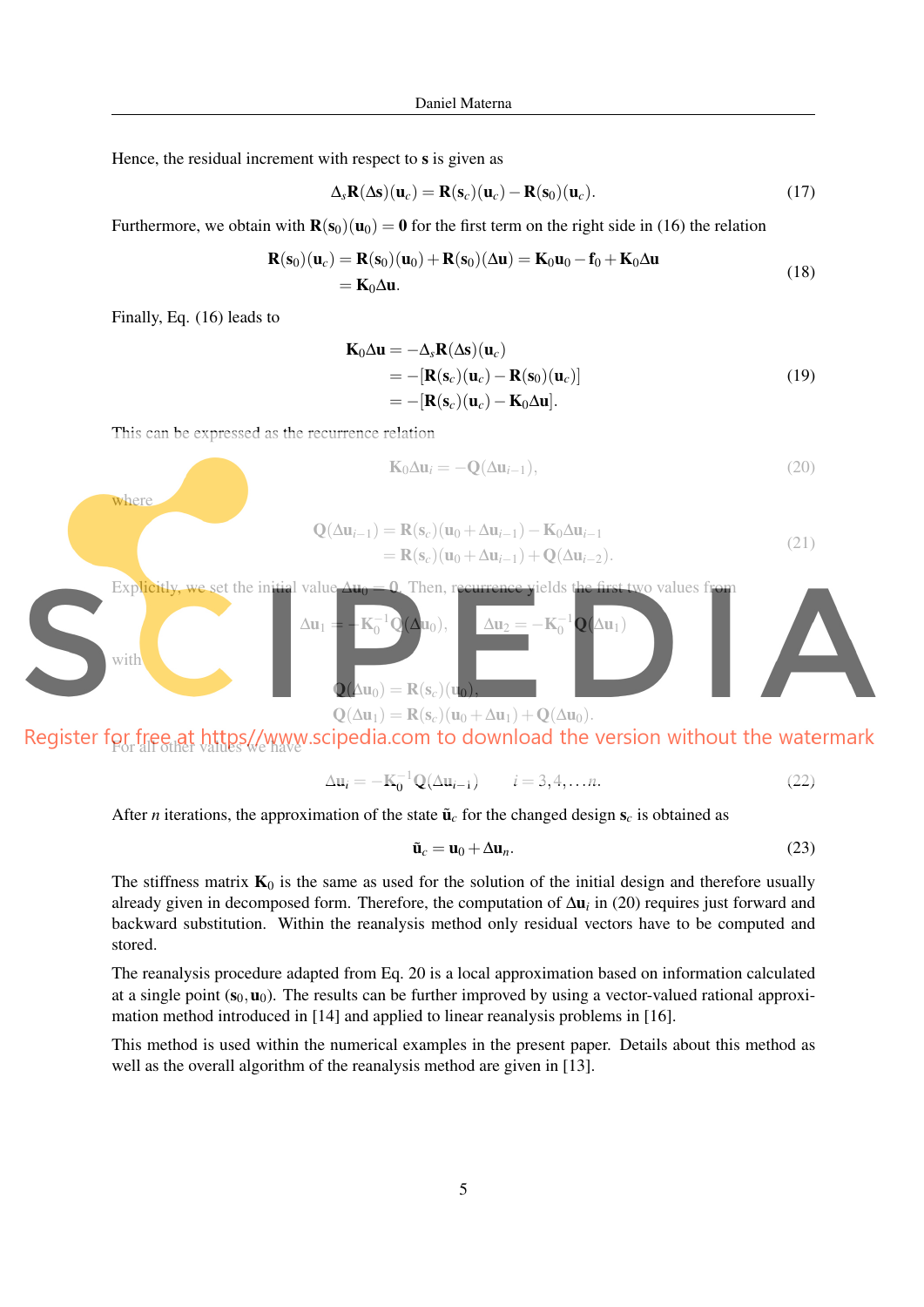### 4.2 Reanalysis for the dual problem

In the same way as for the primal problem, we can formulate a reanalysis method for the dual problem in order to evaluate (14).

The changed problem (12) can be expressed in terms of the initial design  $s_0$  as

$$
\mathbf{R}^*(\mathbf{s}_c)(\mathbf{z}_c) = \mathbf{R}^*(\mathbf{s}_0)(\mathbf{z}_c) + \Delta_s \mathbf{R}^*(\Delta \mathbf{s})(\mathbf{z}_c) = \mathbf{0}.
$$
 (24)

Furthermore, we obtain with  $\mathbf{R}^*(\mathbf{s}_0)(\mathbf{z}_0) = \mathbf{0}$  for the first term on the right side in (24) the relation

$$
\mathbf{R}^*(\mathbf{s}_0)(\mathbf{z}_c) = \mathbf{R}^*(\mathbf{s}_0)(\mathbf{z}_0) + \mathbf{R}^*(\mathbf{s}_0)(\Delta \mathbf{z}) = \mathbf{K}_0^T \mathbf{z}_0 - \mathbf{j}_0 + \mathbf{K}_0^T \Delta \mathbf{z}
$$
  
=  $\mathbf{K}_0^T \Delta \mathbf{z}$ . (25)

Finally, Eq. (24) leads to

$$
\mathbf{K}_0^T \Delta \mathbf{z} = -\Delta_s \mathbf{R}^* (\Delta \mathbf{s}) (\mathbf{z}_c)
$$
  
= -[\mathbf{R}^\* (\mathbf{s}\_c) (\mathbf{z}\_c) - \mathbf{R}^\* (\mathbf{s}\_0) (\mathbf{z}\_c)]  
= -[\mathbf{R}^\* (\mathbf{s}\_c) (\mathbf{z}\_c) - \mathbf{K}\_0^T \Delta \mathbf{z}]. (26)

This can be expressed as the recurrence relation in form of



 $\Phi$ ( $\Delta z_0$ ) =  $\mathbf{R}$ <sup>n</sup>( $s_c$ )( $z_0$ ),  $\mathbf{Q}^*(\Delta z_1) = \mathbf{R}^*(\mathbf{s}_c)(z_0 + \Delta z_1) + \mathbf{Q}^*(\Delta z_0).$ 

For all other values we have

$$
\Delta \mathbf{z}_i = -\mathbf{K}_0^{-T} \mathbf{Q}^* (\Delta \mathbf{z}_{i-1}) \qquad i = 3, 4, \dots n. \tag{28}
$$

After *n* iterations, the approximation of the dual solution  $\tilde{z}_c$  for the changed design  $s_c$  is obtained as

$$
\tilde{\mathbf{z}}_c = \mathbf{z}_0 + \Delta \mathbf{z}_n. \tag{29}
$$

In the same way as for the primal problem, the results can be further improved by using a vector-valued rational approximation method. This is used within the numerical examples.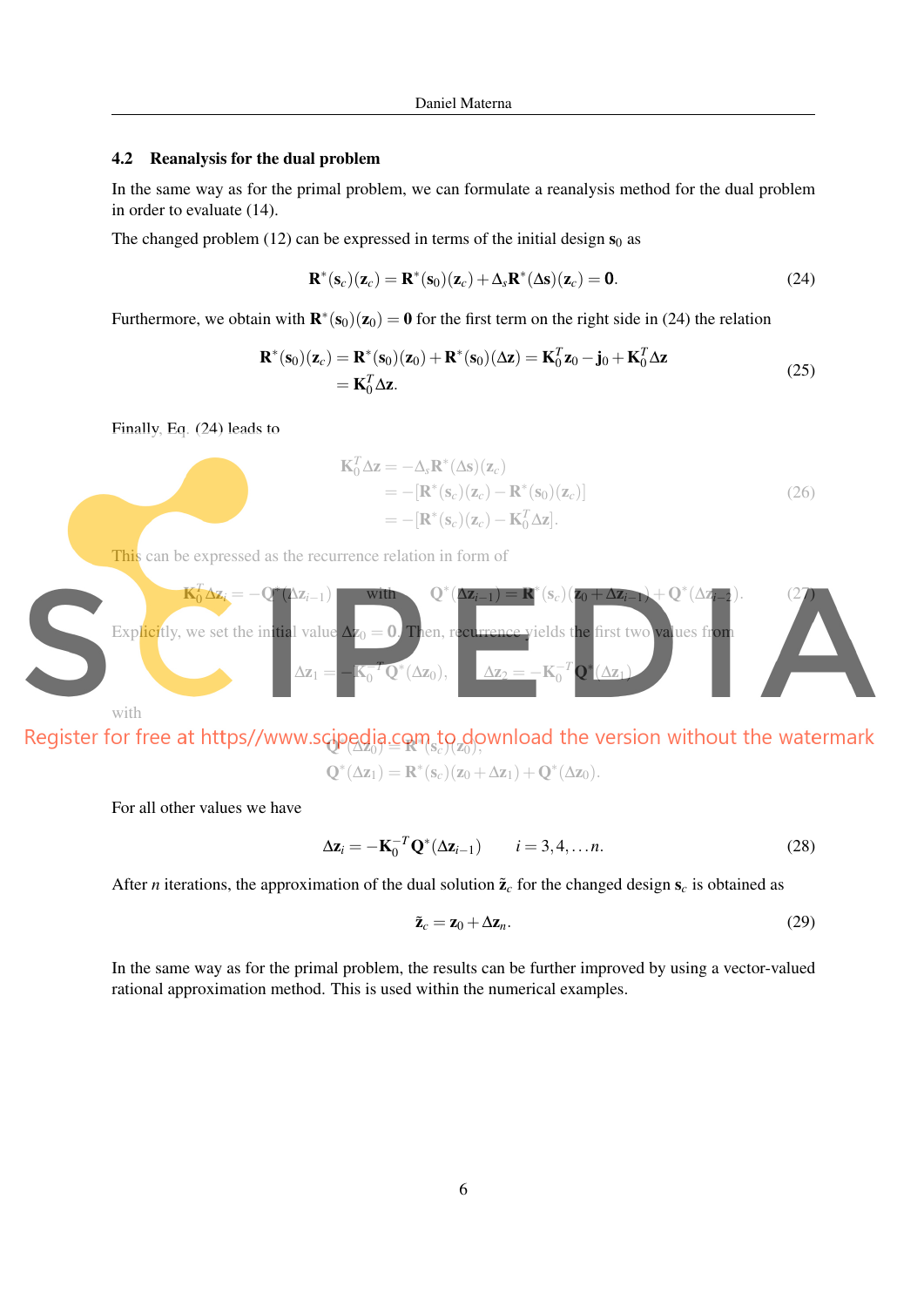### 4.3 First-order adjoint sensitivity relation

In many applications, the classical *first-order approximation* (FOA) is used in order to predict the changes in the state variables or a quantities of interest due to design modifications, see e.g. [11, 12]. The results are valid only for very small design changes. For completeness, within this study we compare the proposed reanalysis method with the classical FOA.

In order to compute the changes in a quantity of interest so-called adjoint sensitivity analysis can be used, see e.g. [4]. For a given fixed design change ∆s we obtain the first-order approximation ∆*J*˜for the change in the quantity of interest in form of

$$
\Delta \tilde{J} = \left[ \frac{\partial J(\mathbf{s}_0)(\mathbf{u}_0)}{\partial \mathbf{s}} - \mathbf{z}_0^T \mathbf{P}_0 \right] \Delta \mathbf{s}.
$$
 (30)

The matrix  $P_0$  is the co-called pseudo load matrix and defined as

$$
\mathbf{P}_0 = \mathbf{P}(\mathbf{s}_0)(\mathbf{u}_0) = \frac{\partial \mathbf{R}}{\partial \mathbf{s}}(\mathbf{s}_0)(\mathbf{u}_0).
$$
 (31)

see e.g.  $[11, 12, 3]$  for details and explicit formulations. The advantage of the first-order approximation (30) is that the relation depends only on the known initial primal and dual solutions  $\mathbf{u}_0$  and  $\mathbf{z}_0$ , i.e. the changes in the primal and dual solutions are not required. The disadvantage of this method is that it requires the derivatives with respect to the design variables, i.e. we have to compute  $\frac{\partial J}{\partial s}$  and  $P = \frac{\partial R}{\partial s}$  $\frac{\partial \mathbf{K}}{\partial \mathbf{s}}$ . This can be very difficult and expensive in many situations and model problems. However, it is a robus method and used in many applications. Therefore, we compare the FOA with the other proposed methods within the numerical examples.

Numerical examples

In the above sections we have considered three methods in order to compute an approximation of the change  $\Delta J = J(s_c)(u_c) - J(s_0)(u_0)$  for a given fixed design change  $\Delta s$ . The methods are summarized in Register for free at bittps//www.scipedia.gom.to.download.tbe version without the watermark

For all numerical examples we consider the model problem of linear elasticity.

|   | Method Discrete formulation                                                                                           |  |
|---|-----------------------------------------------------------------------------------------------------------------------|--|
|   | $\Delta J = \Delta \mathbf{j}^T \mathbf{u}_0 + \mathbf{j}_c^T \Delta \mathbf{u}$ (see Eq. 13)                         |  |
|   | $\Delta J = \Delta f^T \mathbf{z}_0 + \mathbf{f}_c^T \Delta \mathbf{z}$ (see Eq. 14)                                  |  |
| κ | $\Delta \tilde{J} = \left[ \frac{\partial J}{\partial s} - \mathbf{z}_0^T \mathbf{P}_0 \right] \Delta s$ (see Eq. 30) |  |

Table 1: Summary of different methods in order to compute approximations of the change ∆*J*

Approximations of the changes in the primal and dual solutions ∆u and ∆z required in methods 1 and 2 are computed by using the reanalysis method from (20) and (27), respectively. Furthermore, the accuracies of ∆u and ∆z are improved by using a vector-valued rational approximation method as described in [13].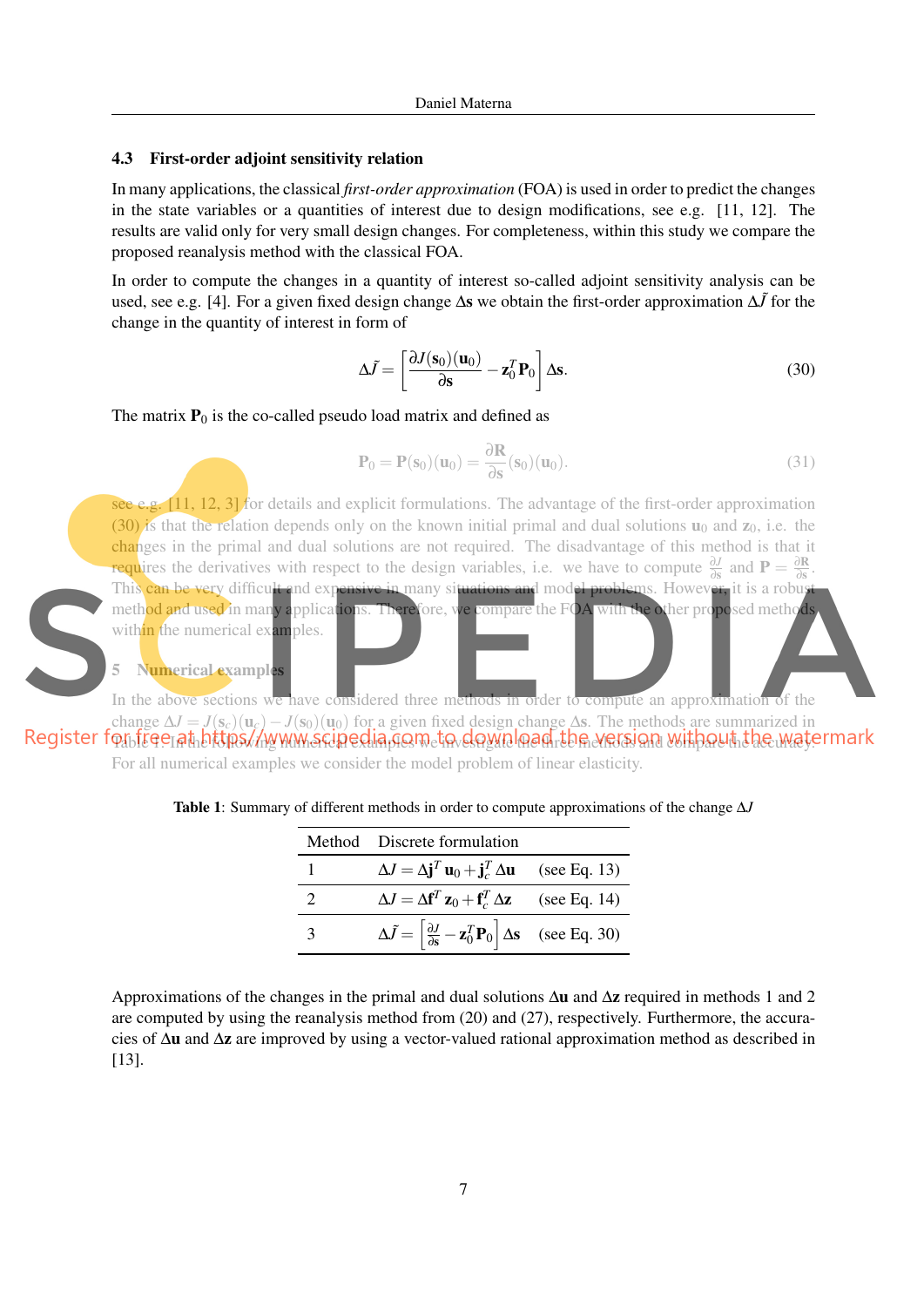

and *E*2 <del>in the two domains, w.e.</del>

$$
\mathbf{s} = [E_1 \ E_2]^T \qquad \text{and} \qquad \Delta \mathbf{s} = [\Delta E_1 \ \Delta E_2]^T. \tag{32}
$$

For simplicity, we consider only changes in the second variable  $E_2$  and we keep  $E_1$  constant. For the initial design  $s_0$  we chose  $E_1 = E_2 = 100$ . The Poisson's ratio for both domains is  $v = 0.3$  and the finite element discretization consists of classical bilinear Q4 elements.

The quantity of interest is the stress component  $\sigma_{xx}$  at point  $X_p$ , i.e.  $J(s)(u) = \sigma_{xx}(X_p)$ . The dual load case j (red arrows in Fig. 1d causes an approximation of a unit dislocation at point X*p*. The primal and dual solutions for the initial design are given in Fig. 1b and Fig. 1e. In this example a large change in the Young's moduli is considered, i.e. we investigate a design change  $\Delta s = [0 \ 50]^T$ . This yields a large change in the primal solution, see Fig. 1c. The change in the dual solution due to the design change is relatively small, see Fig. 1f.

The values of *J* for the initial and changed designs as well as the exact change are given as

$$
J(\mathbf{s}_0)(\mathbf{u}_0) = 50.3917
$$
,  $J(\mathbf{s}_c)(\mathbf{u}_c) = 52.6092$ ,  $\Delta J = \Delta \sigma_{xx}(\mathbf{X}_p) = 2.2175$ . (33)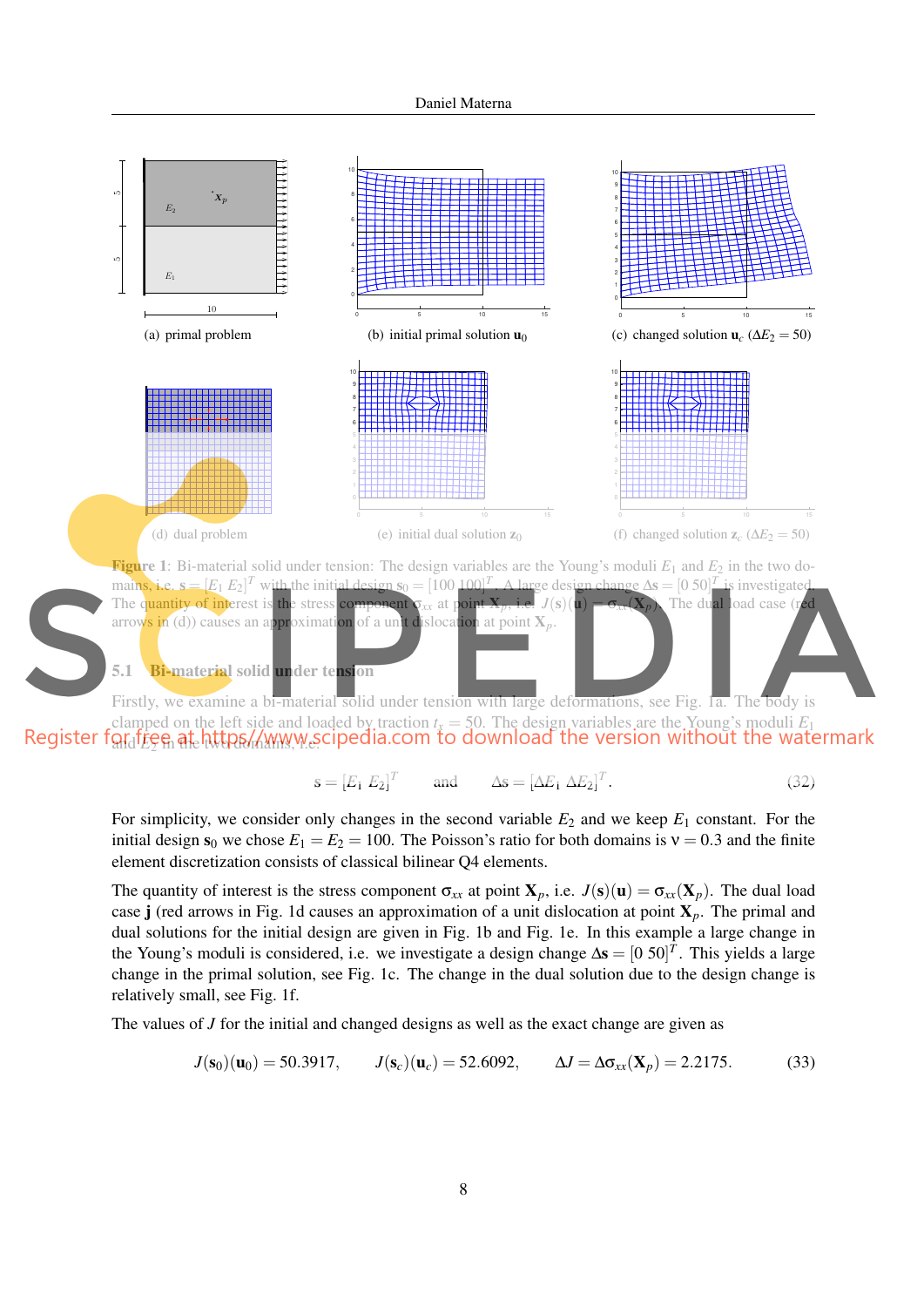**Table 2:** Bi-material solid under tension  $(J(s)(u) = \sigma_{xx}(X_n))$ : Accuracy of the different methods (see Table 1). The results are given for different *n*, which is the number of iterations used within the reanalysis in methods 1 and 2. The relative errors are given w.r.t. the exact change  $\Delta J = \Delta \sigma_{xx}(\mathbf{X}_p) = 2.2175$ .

| Results for $n = 1$ : |                                                   | Results for $n = 2$ : |  |                                                   |        |
|-----------------------|---------------------------------------------------|-----------------------|--|---------------------------------------------------|--------|
|                       | Method Approximation of $\Delta J$ rel. error [%] |                       |  | Method Approximation of $\Delta J$ rel. error [%] |        |
|                       | 2.1349                                            | 3.7241                |  | 2.1878                                            | 1.3397 |
|                       | 2.1619                                            | 2.5076                |  | 2.2175                                            | 0.0018 |
|                       | 2.7415                                            | 23.628                |  | 2.7415                                            | 23.628 |

| Results for $n = 3$ : |                                                   |           | Results for $n = 4$ : |                                                   |                   |  |
|-----------------------|---------------------------------------------------|-----------|-----------------------|---------------------------------------------------|-------------------|--|
|                       | Method Approximation of $\Delta J$ rel. error [%] |           |                       | Method Approximation of $\Delta J$ rel. error [%] |                   |  |
|                       | 2.2179                                            | () () 164 |                       | 2.2175                                            | ( ) . ( ) ( ) 1 4 |  |
|                       | 2.2176                                            | 0.0027    |                       | 2.2175                                            | 0.0001            |  |
|                       | 2.7415                                            | 23.628    |                       | 2.7415                                            | 23.628            |  |

Approximations of the changes in the quantity of interest are computed by using the three methods given in Table 1. The results are stated in Table 2.

Method 1 and 2 yield very accurate results even for large design changes. Method 3 is just a first-order relation and yields for large design changes only a rough approximation. Furthermore, in this example method 2 outperforms method 1, because the change in the dual solution ∆z due to design changes ∆s is relatively small and hence, we can obtain a good approximation of ∆z with few iterations within the reanalysis method. In contrast, the change in the state ∆u due to design changes ∆s is very large. Therefore, we need more iterations within the reanalysis method in order to compute ∆u with high

accuracy.<br>Register for free at https//www.scipedia.com to download the version without the watermark

## 5.2 L-shaped domain with geometry changes

Within this example a L-shaped domain with shape changes is investigated. The body is clamped on the left and top side and loaded by traction  $t<sub>y</sub> = -0.5$ , see Fig. 2a. The Poisson's ratio and the Young's modulus are chosen as  $v = 0.3$  and  $E = 10$ . The problem is modeled by using standard Q4 elements.

The design variable is the height  $H_1$  of the left boundary. This results in a linear change of the lower boundary as indicated in Fig. 2b. The nodes of the fe mesh are moved due to the changes of the lower boundary by using a linear design velocity field and almost all fe nodes are effected by design modifications. The initial and changed solution for a change  $\Delta H_1 = 2$  are shown in Fig. 3b and Fig. 3c, respectively.

The quantity of interest is the displacement component  $u_x$  at point  $\mathbf{X}_p$ , i.e.  $J(\mathbf{s})(\mathbf{u}) = u_x(\mathbf{X}_p)$ . The dual load case (red arrow in Fig. 3d) is a unit load at point  $X_p$  in *x*-direction.

The values of *J* for the initial and changed designs as well as the exact change are given as

$$
J(\mathbf{s}_0)(\mathbf{u}_0) = -1.667
$$
,  $J(\mathbf{s}_c)(\mathbf{u}_c) = -1.1118$ ,  $\Delta J = \Delta u_x(\mathbf{X}_p) = 0.55514$ . (34)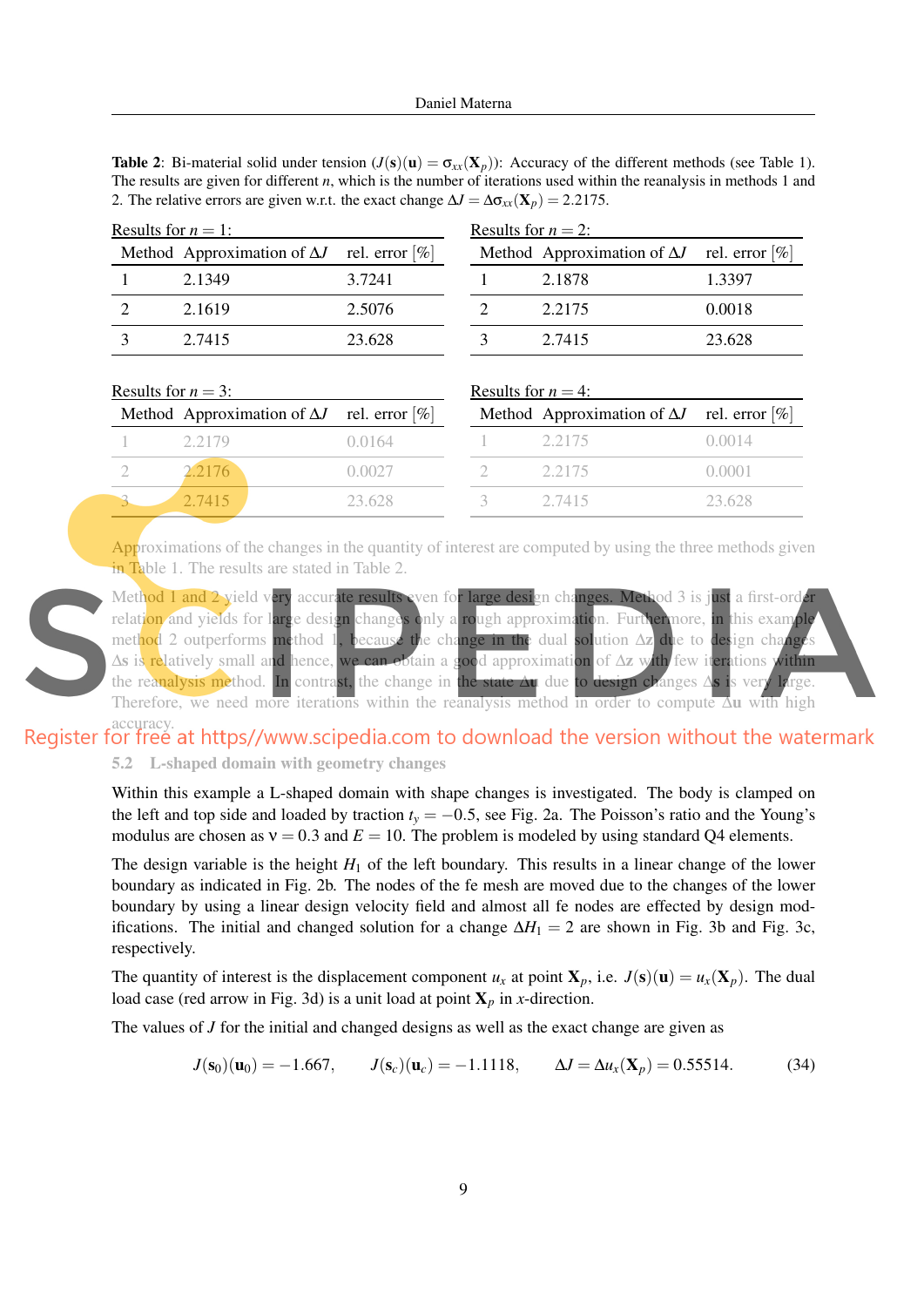

Figure 2: L-shaped domain with geometry changes: The design variable is the height *H*<sub>1</sub> of the left boundary.

Approximations of the changes in the quantity of interest are computed by using the tree methods given in Table 1. The results are stated in Table 3. Method 1 and 2 yield again very accurate results even for large design changes. Method 3 yields for large design changes only a rough approximation.



Figure 3: L-shaped domain with geometry changes: The design variable is the height *H*<sub>1</sub> of the left boundary. A large design change  $\Delta H_1 = 2$  is investigated. The quantity of interest is the displacement component  $u_x$  at point  $\mathbf{X}_p$ , i.e.  $J(\mathbf{s})(\mathbf{u}) = u_x(\mathbf{X}_p)$ . The dual load case (red arrow in (d)) is a unit load at point  $\mathbf{X}_p$  in *x*-direction.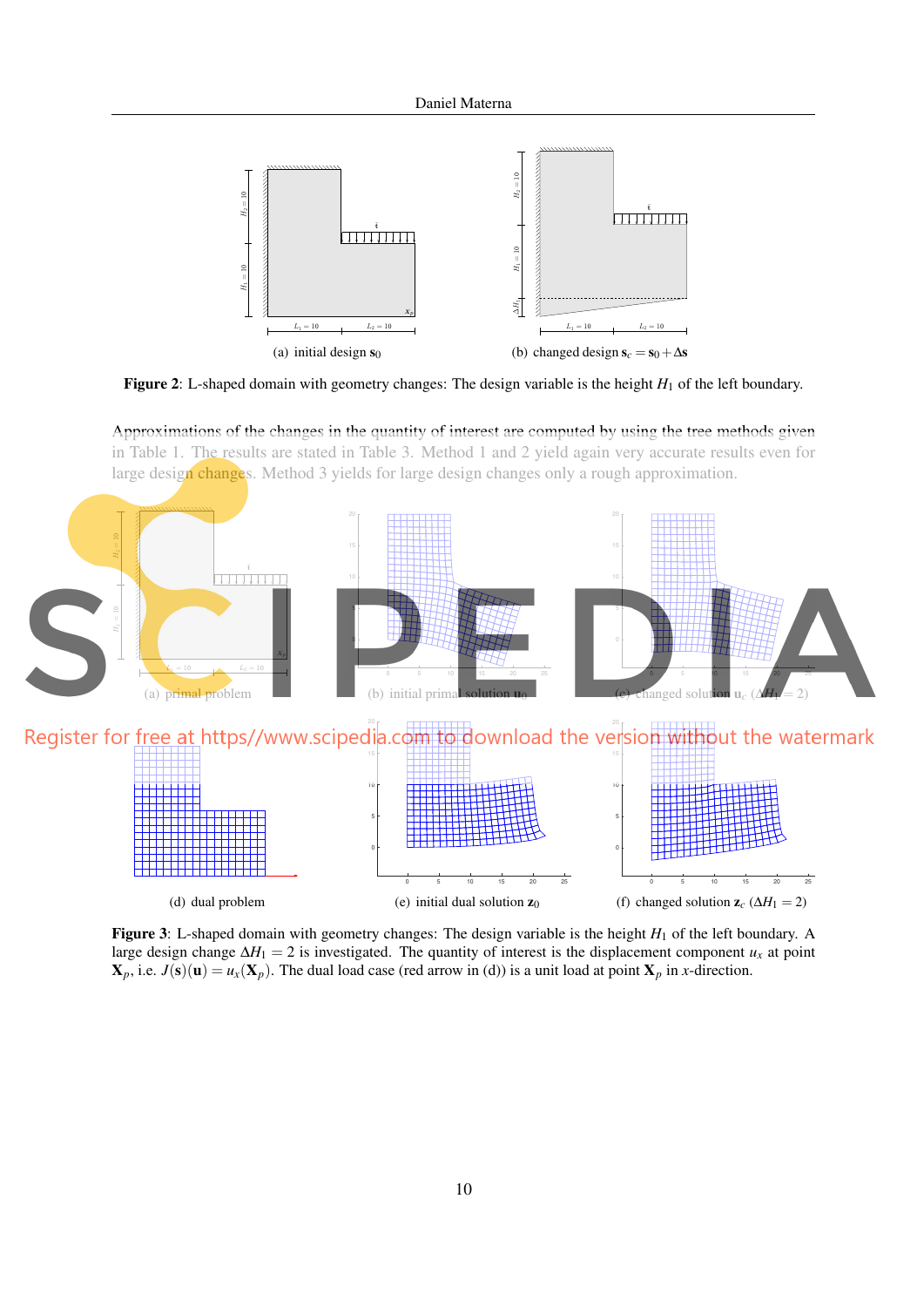**Table 3:** L-shaped domain with geometry changes  $(J(s)(u) = u_x(X_p))$ : Accuracy of the different methods (see Table 1). The results are given for different *n*, which is the number of iterations used within the reanalysis in methods 1 and 2. The relative errors are given w.r.t. the exact change  $\Delta J = \Delta u_x(\mathbf{X}_p) = 0.55514$ .

| Results for $n = 1$ :                          |                                    | Results for $n = 2$ : |   |                                    |                   |
|------------------------------------------------|------------------------------------|-----------------------|---|------------------------------------|-------------------|
|                                                | Method Approximation of $\Delta J$ | rel. error [%]        |   | Method Approximation of $\Delta J$ | rel. error $[\%]$ |
|                                                | 0.5531                             | 0.3680                |   | 0.5568                             | 0.3018            |
| 2                                              | 0.5581                             | 0.5275                | 2 | 0.5561                             | 0.1797            |
| 3                                              | 0.6899                             | 24.267                | 3 | 0.6899                             | 24.267            |
| Results for $n = 3$ :<br>Results for $n = 4$ : |                                    |                       |   |                                    |                   |
|                                                | Method Approximation of $\Delta J$ | rel. error [%]        |   | Method Approximation of $\Delta J$ | rel. error $[\%]$ |
|                                                | 0.5552                             | 0.0152                |   | 0.5551                             | 0.0007            |
| $\mathcal{D}_{\mathcal{L}}$                    | 0.5551                             | 0.0010                | 2 | 0.5552                             | 0.0022            |
| 3                                              | 0.6897                             | 24.267                | 3 | 0.6897                             | 24.267            |
|                                                |                                    |                       |   |                                    |                   |

### 6 Conclusions

Reanalysis methods are very useful to reduce the computational effort within applications, which are concerned with multiple design modifications, such as structural optimization, reliability analysis or damage analysis. In this contribution, a goal-oriented reanalysis method for the prediction of the change in a quantity of interest due to structural modifications by using the changes in the primal and dual solutions has been presented.

The changes in the primal and dual solutions due to given design modifications are computed by using the residual increment approximation (RIA) method. This reanalysis procedure is based on a formulation in terms of residual increments. In contrast to other existing reanalysis methods (e.g. the CA method), which are based on the evaluation of changed stiffness matrices, only residual vectors have to be computed and stored. The proposed method is very general and can be used for different kind of design modifications. The overall goal-oriented reanalysis procedure is straightforward and can easily be implemented in existing finite element programs, because no derivatives with respect to the design variables are necessary. The numerical examples presented in the paper demonstrate that the method yields very accurate results even for large design changes.

### **REFERENCES**

- [1] Oded Amir, Ole Sigmund, Boyan S. Lazarov, and Mattias Schevenels. Efficient reanalysis techniques for robust topology optimization. *Comput. Methods Appl. Mech. Engrg.*, 245-246:217–231, 2012.
- [2] Jasbir S. Arora. Survey of Structural Reanalysis Techniques. *Journal of Structural Division (ASCE)*, 102:783–802, 1976.
- [3] Franz-Joseph Barthold, Nikolai Gerzen, Wojciech Kijanski, and Daniel Materna. *Mathematical*